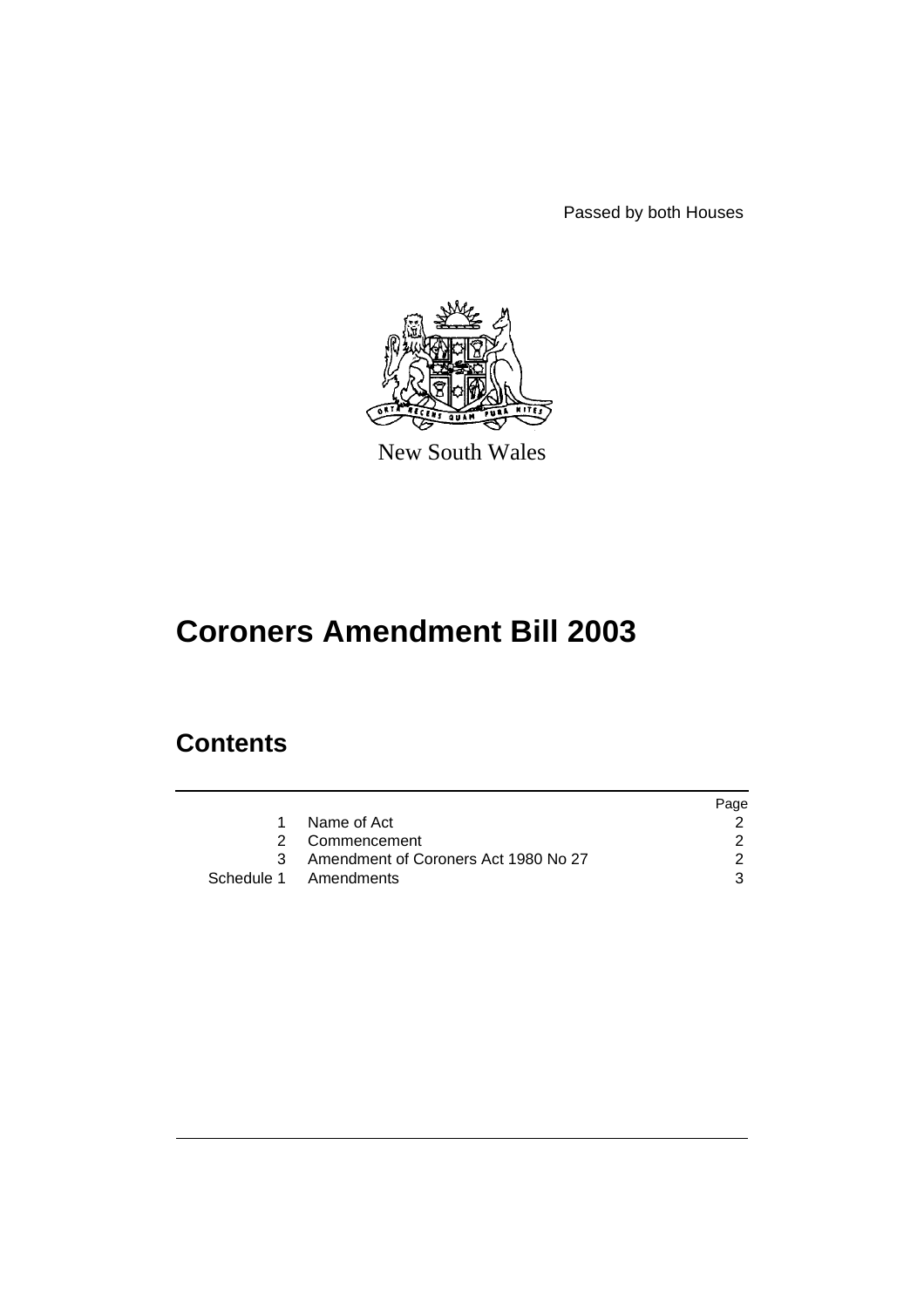*I certify that this PUBLIC BILL, which originated in the LEGISLATIVE ASSEMBLY, has finally passed the LEGISLATIVE COUNCIL and the LEGISLATIVE ASSEMBLY of NEW SOUTH WALES.*

> *Clerk of the Legislative Assembly. Legislative Assembly, Sydney, , 2003*



New South Wales

# **Coroners Amendment Bill 2003**

Act No , 2003

An Act to make miscellaneous amendments to the *Coroners Act 1980* with respect to the holding of inquests and inquiries; and for other purposes.

*I have examined this Bill, and find it to correspond in all respects with the Bill as finally passed by both Houses.*

*Chairman of Committees of the Legislative Assembly.*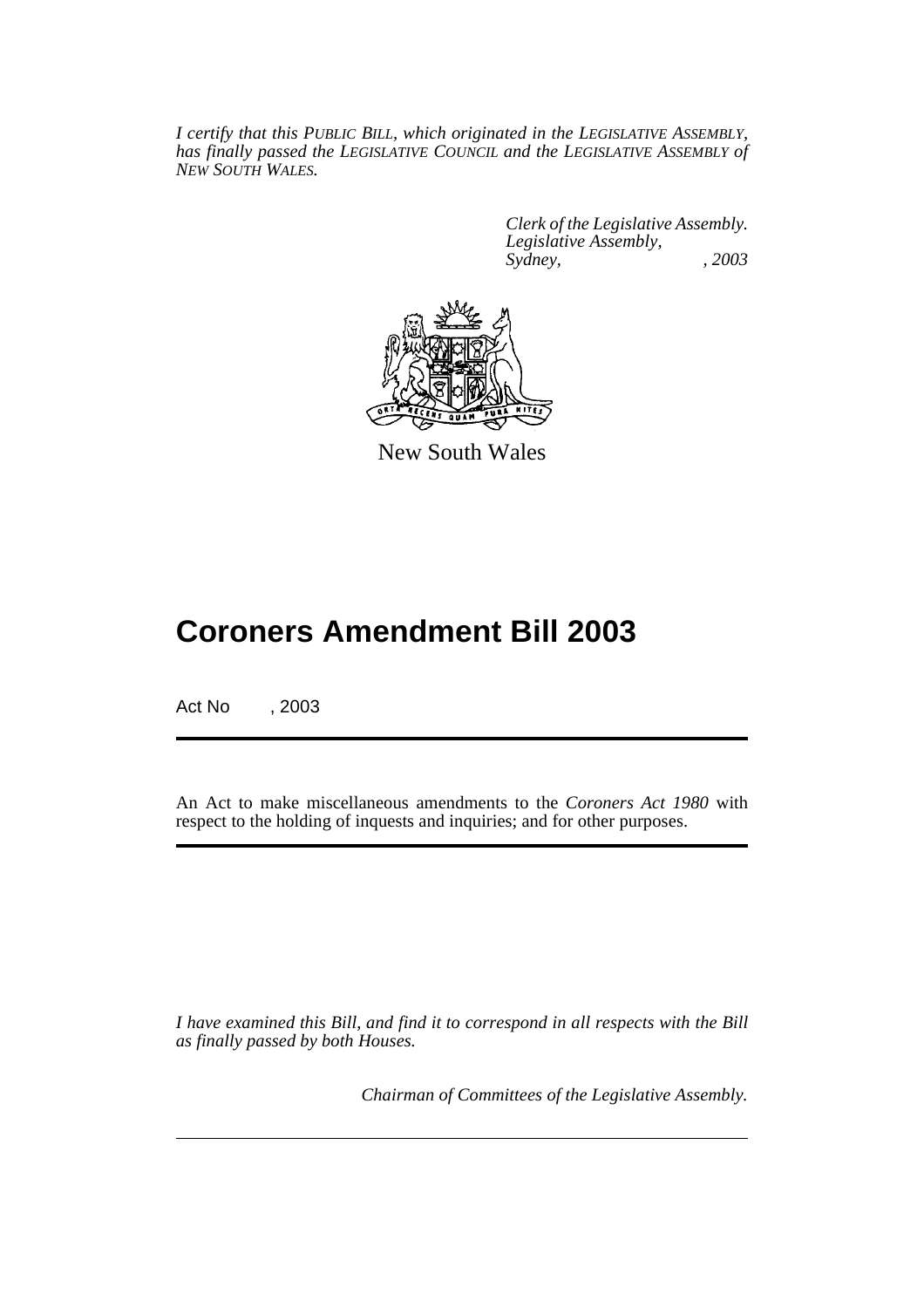Clause 1 Coroners Amendment Bill 2003

# **The Legislature of New South Wales enacts:**

## **1 Name of Act**

This Act is the *Coroners Amendment Act 2003*.

## **2 Commencement**

This Act commences on a day or days to be appointed by proclamation.

# **3 Amendment of Coroners Act 1980 No 27**

The *Coroners Act 1980* is amended as set out in Schedule 1.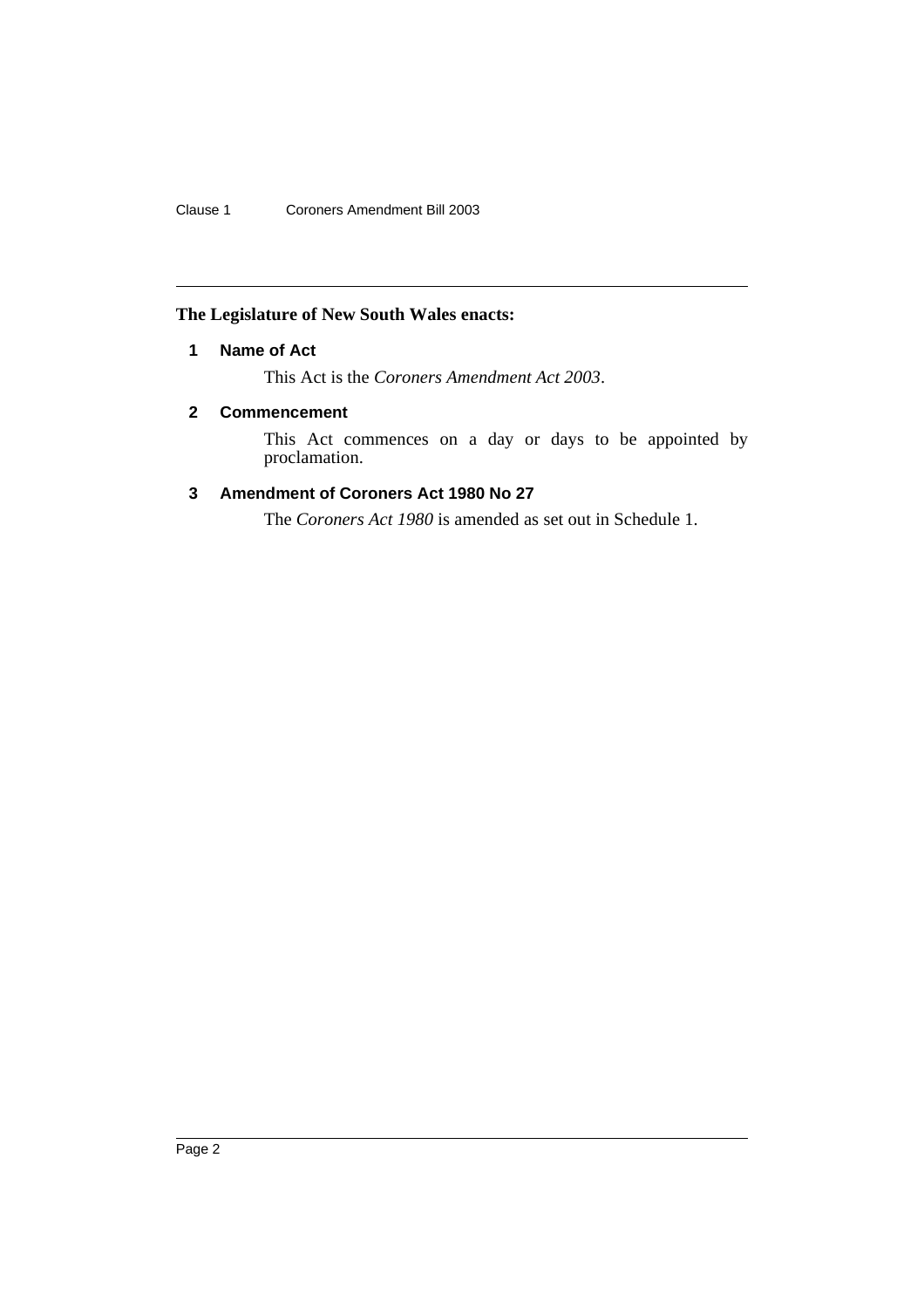Amendments **Amendments** Schedule 1

(Section 3)

# **Schedule 1 Amendments**

### **[1] Section 4 Definitions**

Insert after section 4 (1):

(1A) Notes included in this Act do not form part of this Act.

## **[2] Sections 4 (2), 12A (1) and (2), 12B (5), 16 (2) (a), 37 (1A) (a), 41 (1) (d), 53 (1) and 53B (3)**

Omit "member of the police force" wherever occurring.

Insert instead "police officer".

#### **[3] Section 15 Inquiries into causes and origins of fires and explosions**

Omit "concerning" wherever occurring from section 15 (1), (2) and (3).

Insert instead "into the cause and origin of".

### **[4] Section 15 (2)**

Omit "circumstances". Insert instead "cause and origin".

### **[5] Section 15B**

Insert after section 15A:

### **15B General inquiries concerning fires and explosions**

- (1) The following persons may request that a coroner hold a general inquiry concerning a fire or explosion that has destroyed or damaged any property within the State:
	- (a) in the case of a fire or explosion occurring within a fire district within the meaning of the *Fire Brigades Act 1989*, the New South Wales Fire Brigades, or
	- (b) in the case of a bush fire within the meaning of the *Rural Fires Act 1997*, the Commissioner of the NSW Rural Fire Service, or
	- (c) the Minister.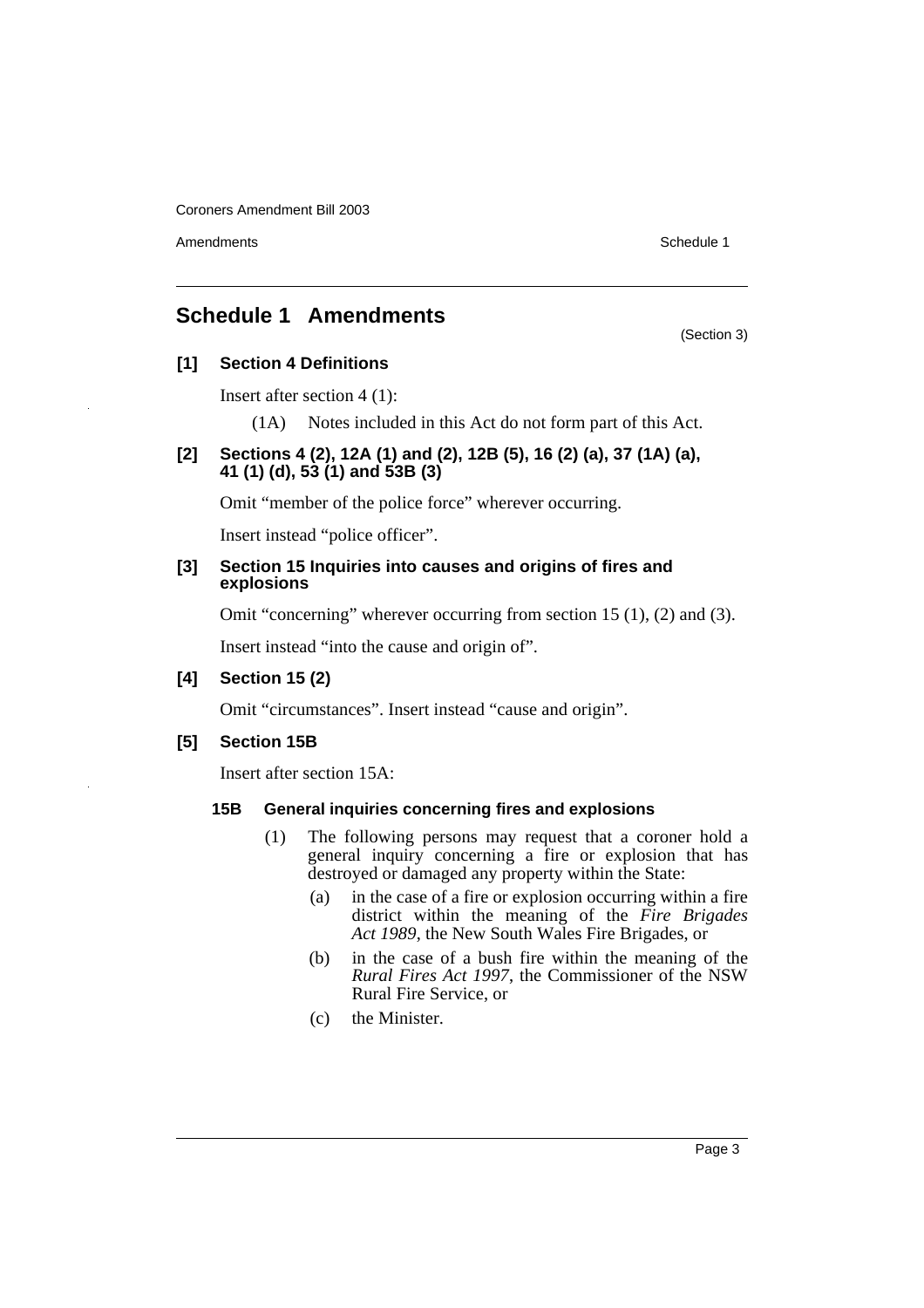Schedule 1 Amendments

- (2) If a request has been made under subsection (1) or the State Coroner is of the opinion that a general inquiry concerning a fire or explosion that has destroyed or damaged any property within the State should be held, the State Coroner must direct a coroner to hold the inquiry.
- (3) An inquiry is to be held in accordance with any such direction.
- (4) The State Coroner must not give such a direction to a coroner who is a Magistrate without the Chief Magistrate's consent.
- (5) The State Coroner may, instead of directing another coroner to hold the inquiry, hold the inquiry himself or herself.

#### **[6] Section 17B Directions by State Coroner**

Omit section 17B (2).

## **[7] Section 17C**

Insert after section 17B:

### **17C Directions to police by coroners**

A coroner may give a police officer directions concerning investigations to be carried out for the purposes of an inquest or inquiry into a death, suspected death, fire or explosion, whether or not the inquest or inquiry has commenced.

### **[8] Section 27 Inquest or inquiry on Sunday**

Insert "the record of" after "note on" in section 27 (2).

### **[9] Sections 27 (3), 35 (2) and (3), 38 and 42 (1)**

Omit "summons" wherever occurring. Insert instead "subpoena".

### **[10] Section 30 Place of inquest**

Insert at the end of the section:

(2) However, nothing in subsection (1) prevents a coroner holding an inquest or inquiry in a room or building that is not open to the public (such as a room or building in a correctional centre, hospital, private residence or other place not normally open to the public) if the coroner is of the opinion that special circumstances make it necessary or desirable to do so.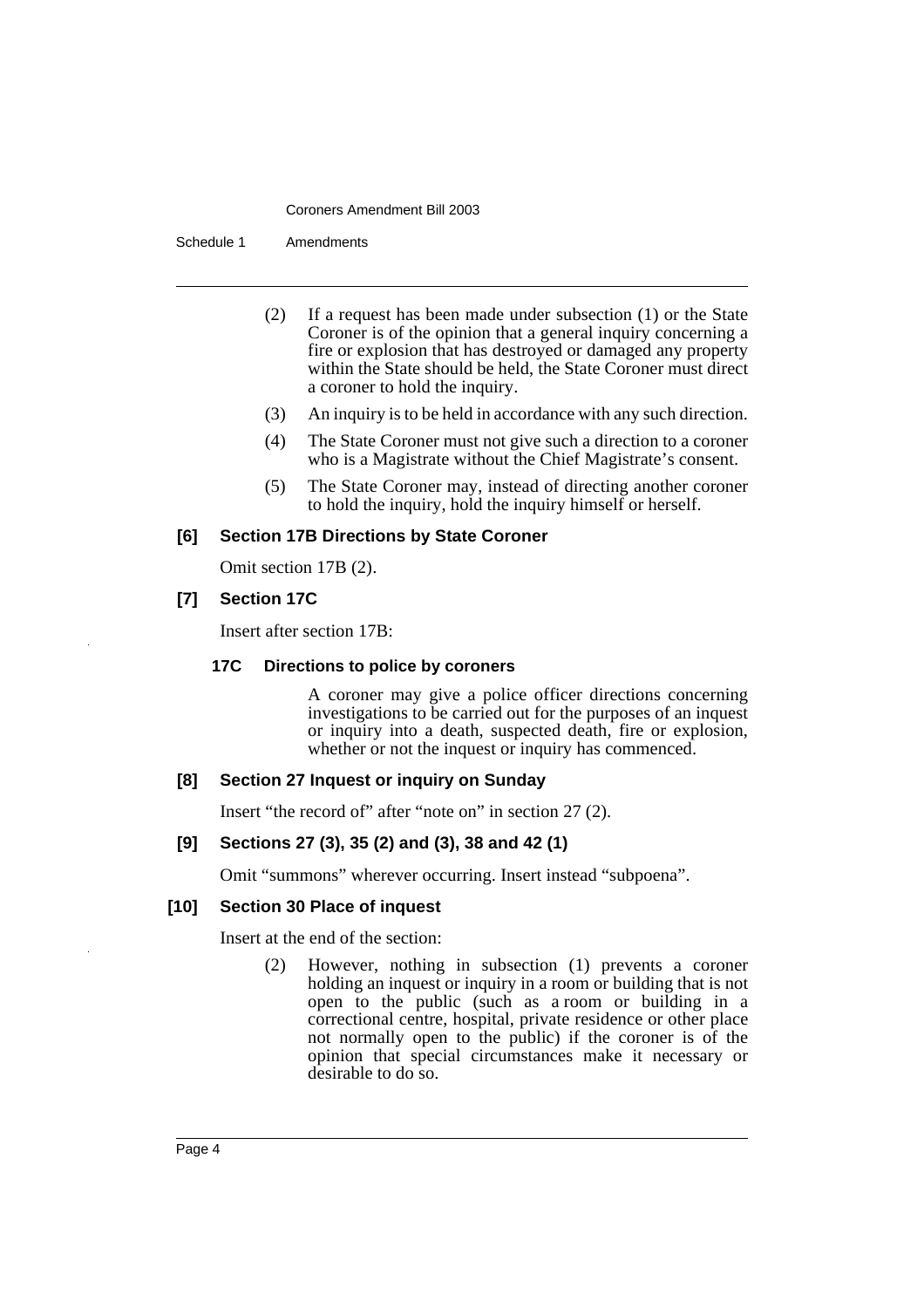Amendments **Amendments** Schedule 1

(3) In such a case, the coroner is to note on the record of the proceedings the special circumstances that in his or her opinion make such a course of action necessary or desirable. **Note.** See also section 44 (5) and (6) for situations in which a coroner may order all or any persons to go and remain outside the room or building in which an inquest or inquiry is being held.

#### **[11] Section 35 Subpoena for appearance or warrant for apprehension of witness**

Omit section 35 (1). Insert instead:

- (1) If it appears to a coroner that any person is likely to be able to give material evidence at any inquest or inquiry being held, or to be held, or is likely to have in his or her possession or power any document or writing required for the purposes of evidence at the inquest or inquiry, the coroner may issue any of the following subpoenas:
	- (a) a subpoena for the appearance of the person to be examined as a witness,
	- (b) a subpoena for the person to produce the document or writing,
	- (c) a subpoena both for the appearance of that person to be examined as a witness and to produce the document or writing.
- (1AA) However, if the coroner is satisfied by evidence on oath or affirmation that it is probable that the person will not appear to be examined or to produce the document or writing or both appear to be examined and produce the document or writing unless compelled to do so, the coroner may issue a warrant in the first instance for the apprehension of that person.

### **[12] Section 35 (1A) and (2)**

Omit "subsection (1)" wherever occurring. Insert instead "this section".

### **[13] Section 36 Form of subpoena**

Omit "summons" wherever occurring. Insert instead "subpoena".

### **[14] Section 37 Manner of service of subpoena**

Omit "summons" wherever occurring. Insert instead "subpoena".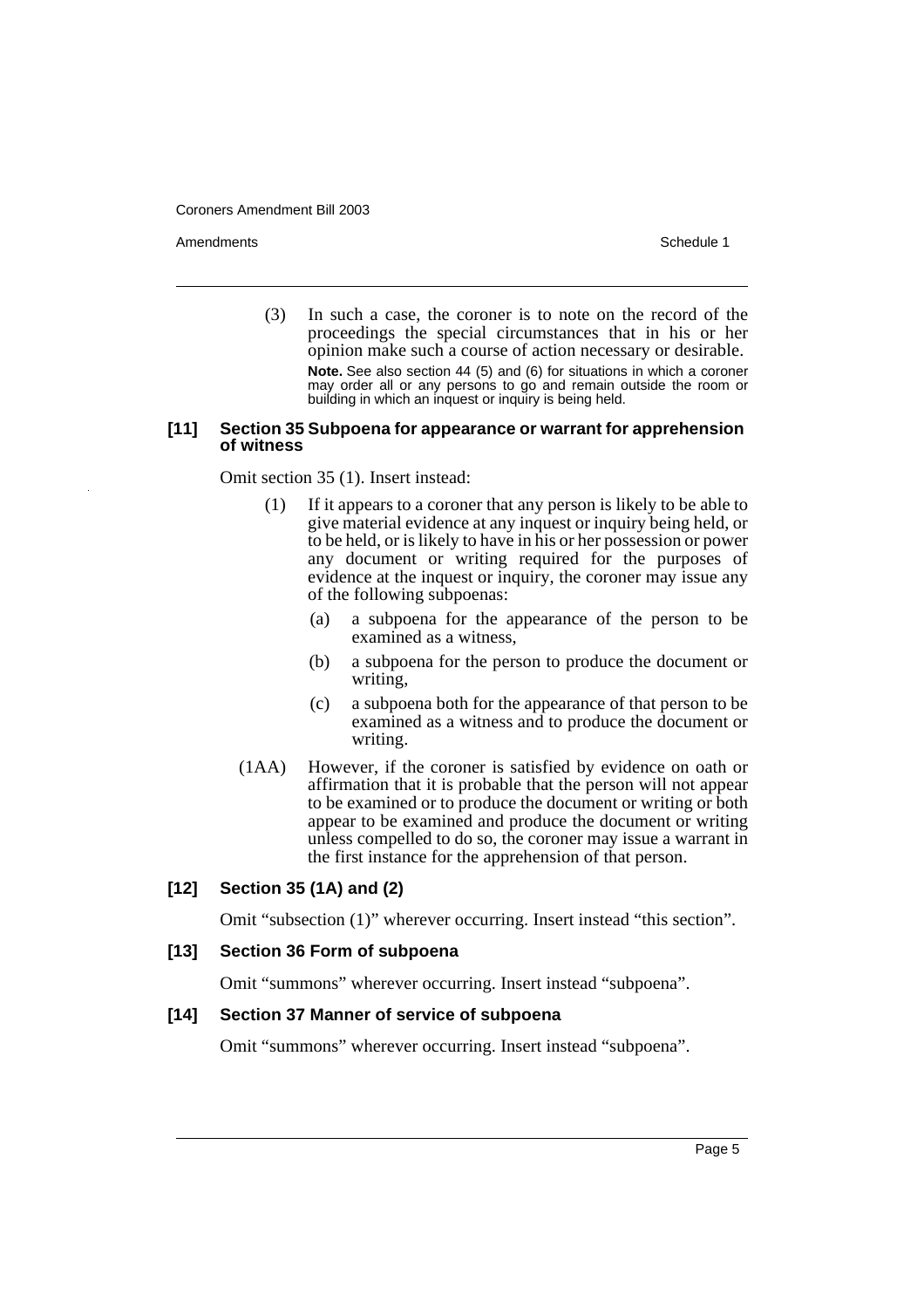Schedule 1 Amendments

#### **[15] Section 39 Warrants for non-appearance in response to subpoena**

Omit "summons" wherever occurring. Insert instead "subpoena".

#### **[16] Section 41 Form of warrant**

Omit section 41 (1) (b). Insert instead:

(b) be directed to a police officer by name or generally to the senior police officer of the district or place where it is to be executed, or to that senior police officer and to all other police officers in this State, or generally to all police officers in this State,

#### **[17] Section 44 Power of coroner to clear court and prohibit publication of matter relating to inquest or inquiry**

Omit section 44 (6). Insert instead:

- (6) For the purposes of subsection (5), in forming an opinion as to the public interest, a coroner may, without limitation, have regard to the following:
	- (a) the administration of justice,
	- (b) national security,
	- (c) the personal security of the public or any person.

#### **[18] Schedule 3 Savings and transitional provisions**

Omit clause 7 (6). Insert instead:

- (6) Divisions 1 and 2 of Part 3 of the Act (other than section 13B) as inserted by Schedule 1 (18) to the 1993 Act do not apply to a death or suspected death that occurred, or is suspected of having occurred, before the commencement of those Divisions.
- (6A) Section 13B (No jurisdiction unless death occurred in last 100 years) as inserted by Schedule 1 (18) to the 1993 Act extends to a death or suspected death that occurred, or is suspected of having occurred, before the commencement of that section.